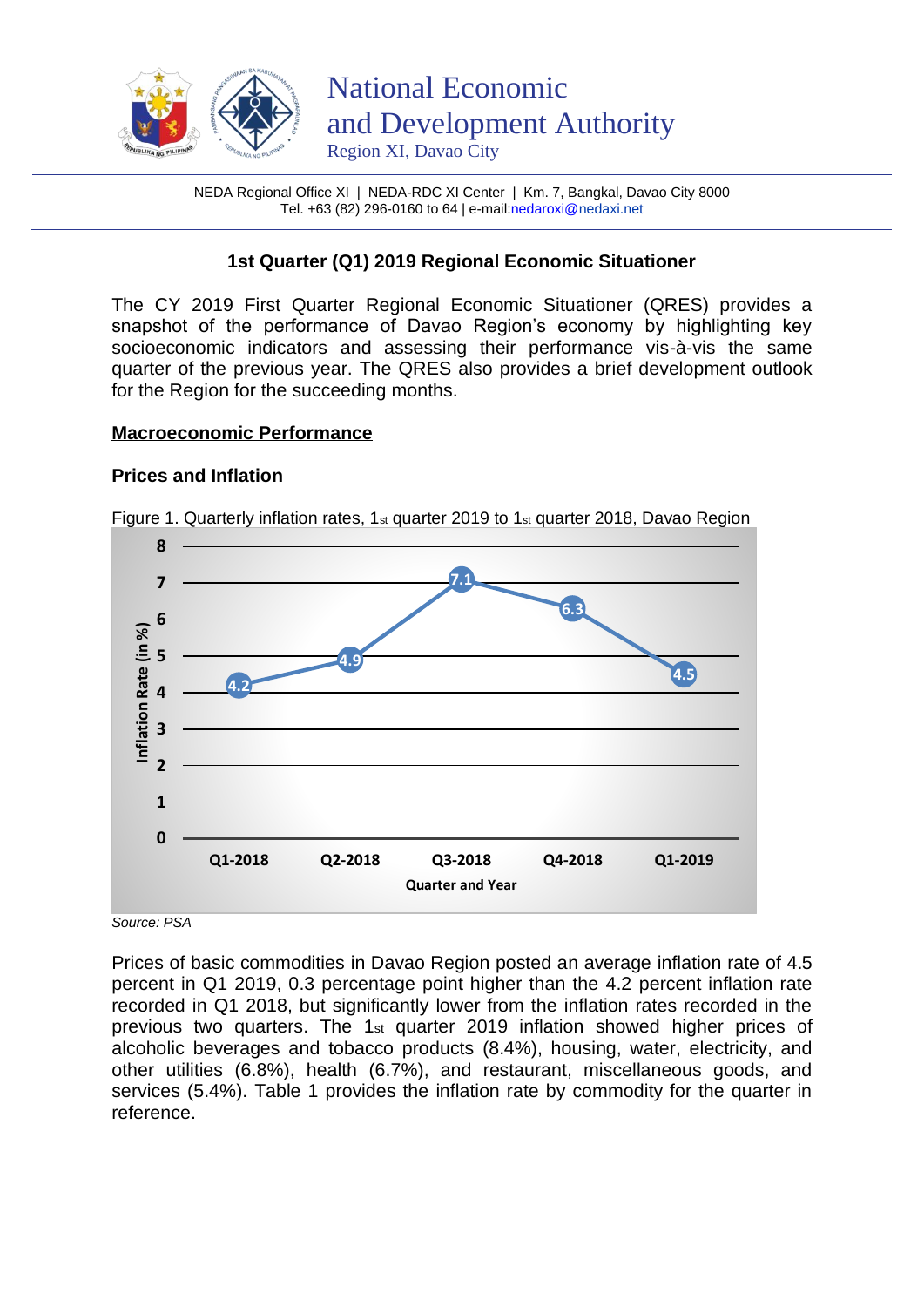| <b>Commodity</b>                                    | 1 <sub>st</sub> Quarter<br>2018 | 1 <sub>st</sub> Quarter<br>2019 | Change (%) |
|-----------------------------------------------------|---------------------------------|---------------------------------|------------|
| All items                                           | 115.2                           | 120.37                          | 4.5        |
| Food & Non-Alcoholic                                | 117.40                          | 121.93                          | 3.9        |
| Alcoholic & Tobacco                                 | 151.47                          | 164.17                          | 8.4        |
| Clothing & Footwear                                 | 119.13                          | 124.30                          | 4.3        |
| Housing, Water, Electricity, and other<br>utilities | 112.90                          | 120.60                          | 6.8        |
| Furnishing, Maintenance of the<br>house, etc.       | 113.10                          | 119.27                          | 5.5        |
| Health                                              | 113.10                          | 120.73                          | 6.7        |
| Transport                                           | 101.63                          | 103.90                          | 2.2        |
| Communication                                       | 101.70                          | 102.83                          | 1.1        |
| <b>Recreation &amp; Culture</b>                     | 113.33                          | 119.10                          | 5.1        |
| Education                                           | 120.20                          | 118.50                          | $-1.4$     |
| Restaurant, Miscellaneous Goods<br>and Services     | 117.03                          | 123.30                          | 5.4        |

Table 1. Consumer Price Indices by Commodity, 1st Quarter 2018 and 2019, Davao Region

 *Source: PSA* 

With the exception of education, all commodities posted price increases during the first quarter of 2019 over their prices the year before. Overall, the performance of the all-item regional inflation rate fell above the 3.0 percent  $\pm$  1.0 percentage point for target for 2019, set by the Development Budget Coordinating Committee (DBCC) of the NEDA Board.

# **Labor and Employment**

|                                | 1 <sub>st</sub> Quarter 2018 | 1 <sub>st</sub> Quarter 2019 | Change      |
|--------------------------------|------------------------------|------------------------------|-------------|
| <b>Employment Rate</b>         | 95.3%                        | 95.5%                        | $0.2$ ppta  |
| <b>Unemployment Rate</b>       | 4.7%                         | 4.5%                         | $(0.2)$ ppt |
| <b>Underemployment</b><br>Rate | 17.8%                        | 14.6%                        | $(3.2)$ ppt |

*Source: PSA* 

<sup>a</sup> percentage points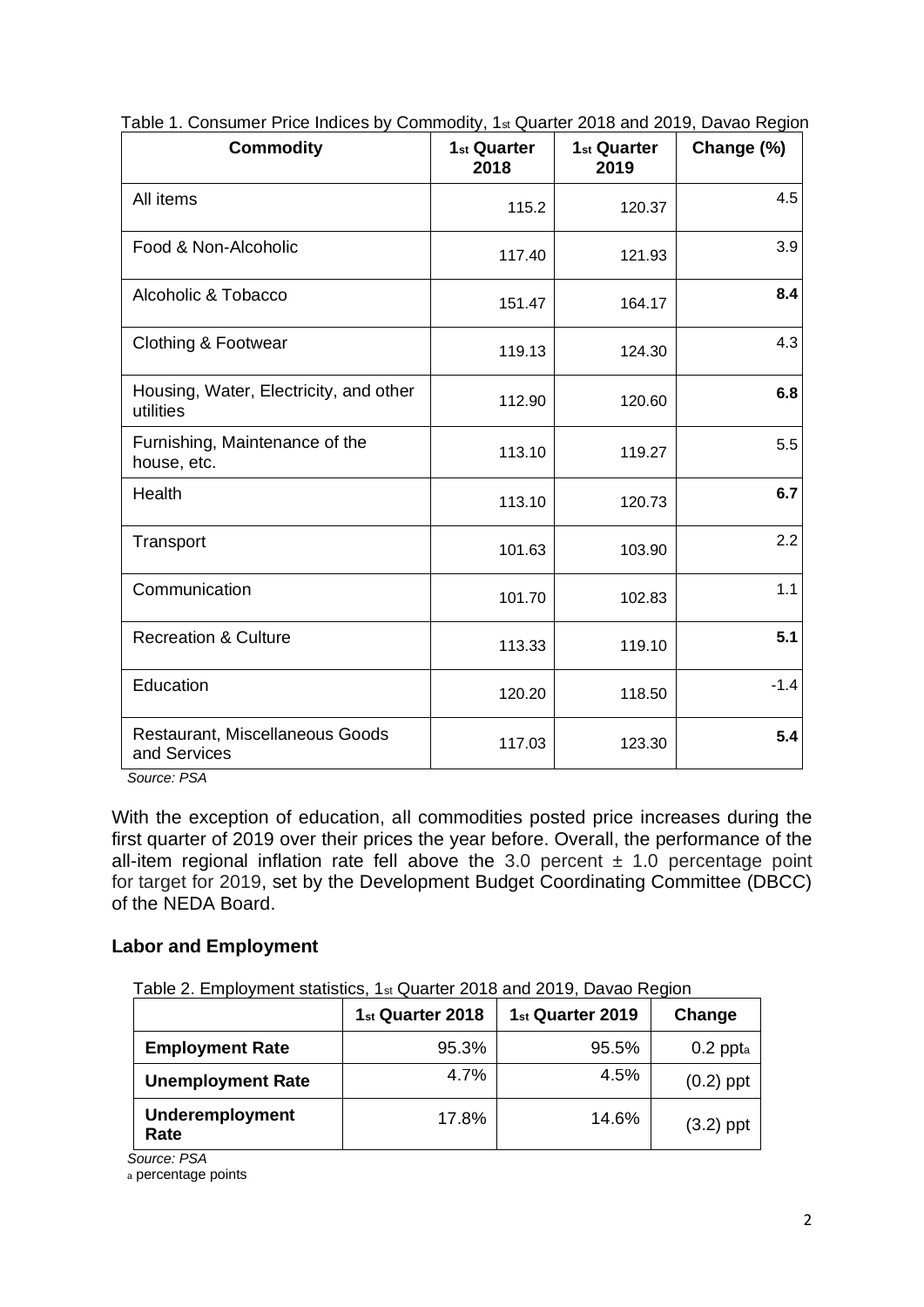The Region's employment statistics for the quarter slightly improved based on the January 2019 round of the Labor Force Survey. The employment rate rose to 95.5%, 0.2 percentage point higher than the employment rate one year ago. Consequently, unemployment rate fell to 4.5%, 0.2 percentage point lower than the rate in the same quarter in 2018. The Region's total labor force was 2.141 million in Q1 2019.

On the other hand, the Region's underemployment rate decreased to 14.6%, a 3.2ppt reduction from the 17.8% rate in Q1 2019. This suggests that there more workers who were able to work for 40 hours per week in the Region, and who received better remuneration.

## **Investments**

|                                                           | 1 <sub>st</sub> Quarter 2018 | 1 <sub>st</sub> Quarter 2019 | Change |
|-----------------------------------------------------------|------------------------------|------------------------------|--------|
| <b>BOI-Registered Project</b><br><b>Commitments (Php)</b> | 494,140,000                  | 2,688,250,000                | 440%   |
| <b>Private Building</b><br><b>Construction (Php)</b>      | 4,511,663,000                | 15,192,396,000               | 237%   |

Table 3. Investment statistics, 1st Quarter 2018 and 2019, Davao Region

*Source: PSA, BOI XI*

During the first quarter of 2019, the total value of investments from projects registered with the Board of Investments amounted to Php2.68 billion, a 440% jump from the investments recorded in the same period a year ago. Out of six BOIregistered projects during the quarter, three were in real estate, two in manufacturing, and 1 for water supply and sewerage. The biggest investment was registered for Millennium Specialty Coco Products, Inc., which invested Php994 million for the production of export-quality coconut oil and juice products in Panabo, Davao del Norte. Several real estate investments were also recorded during the quarter, particularly for economic and low-cost housing projects, such as Lessandra subdivisions and Evissa subdivisions, both of which are located in Davao City. Another major investment is a Php588 million bulk water supply project by the Tagum Water Company Incorporated. The eight projects were expected to generate 1,463 jobs.

For value of private building construction, a significant increase of 237% was recorded during the quarter, from Php4.5 billion in Q1 2018 to Php15.1 billion in Q1 2019. The alteration and repair segment contributed the most to the value of building construction at Php8.32 billion, followed by the non-residential construction segment Php4.28 billion. Meanwhile, the residential segment generated Php2.54 billion. The statistics suggest that there were major improvements made in existing buildings and other similar structures during the quarter, likely to cater to growing demand for office or other commercial spaces.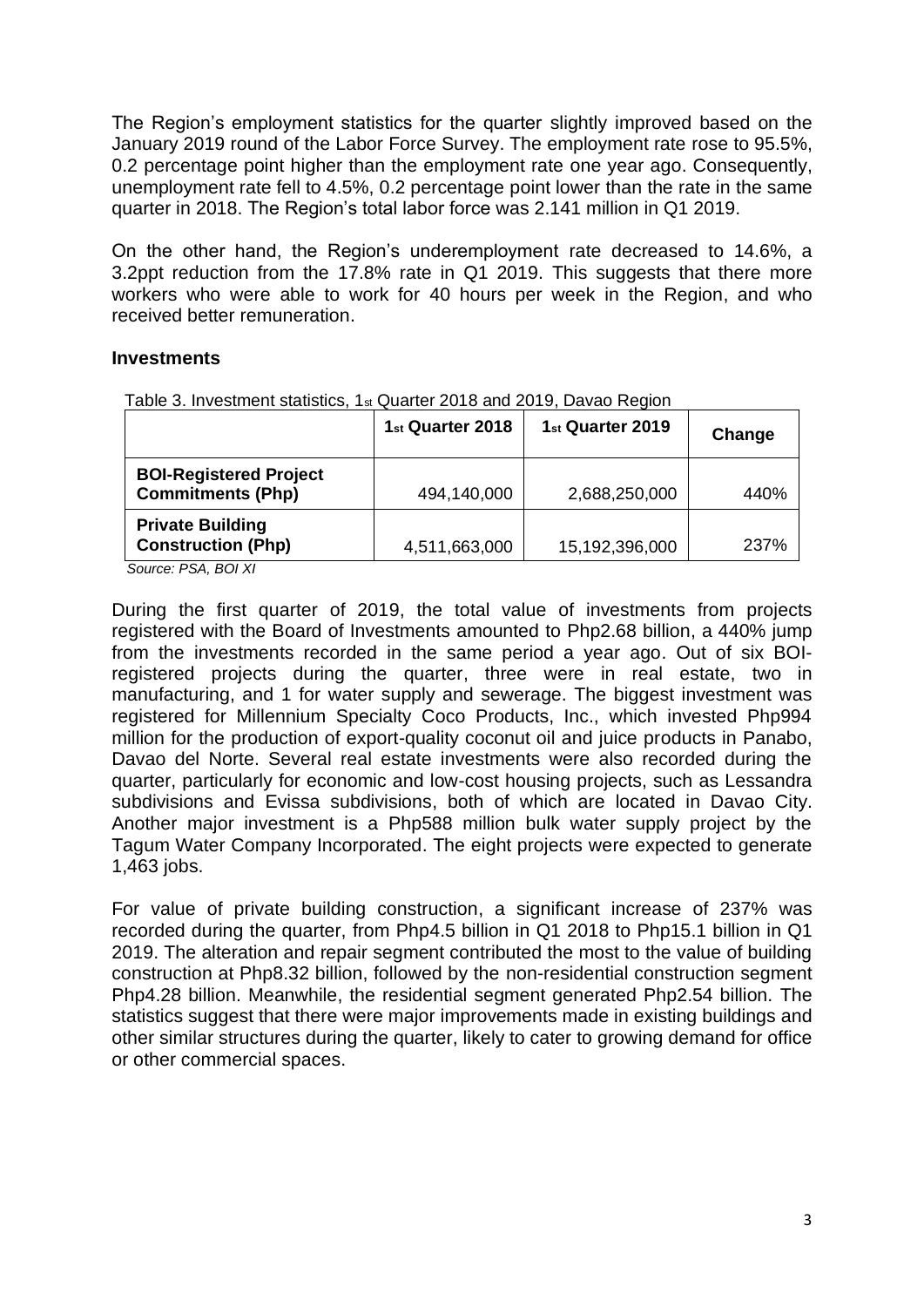# **Foreign Trade**

|                          | 1 <sub>st</sub> Quarter 2018 | 1 <sub>st</sub> Quarter 2019 | Change |
|--------------------------|------------------------------|------------------------------|--------|
| Value of Exports (in \$) | 413,420,791                  | 756,239,824                  | 83%    |
| Value of Imports (in \$) | 584,139,691                  | 597,166,610                  | 2.2%   |

Table 4. Exports and imports,  $1_{st}$  Quarter 2018 and 2019, Davao Region

For foreign trade, a significant increase in exports was recorded during the 1st quarter of 2019 with total value of exports reaching \$756.1, 83% higher than the same period in 2017. The top export destinations of Davao Region are China, Japan, South Korea, USA, and Hong Kong, China.

The higher value of exports is due mainly to strong demand for the region's top export commodities, especially cavendish banana. Other top exports of the region include pineapples, coconut (copra, crude oil), gold (in semi-manufactured form), desiccated coconut, and other fruits.

The Region's value of imports, on the other hand, registered a minor change from \$584.1 million in Q1 2018 to \$597 million in Q1 2019. The Region's top import destinations are China, Japan, South Korea, USA, and Hong Kong, China. Other petroleum oils, petroleum oils, semi-milled or wholly milled rice, Kraftliner: unbleached, semi-finished products of iron or non-alloy steel are the top products being imported by the Region during the quarter.

# **Davao Region's Economic Growth Drivers**

# **Tourism**

Table 4. Volume of tourist arrivals, 1st Quarter 2018 and 2019, Davao Region

|                       |                 |                | 1 <sub>st</sub> Quarter<br>2019 | $1_{st}$<br>Quarter<br>2018 | Change |
|-----------------------|-----------------|----------------|---------------------------------|-----------------------------|--------|
| <b>Province/ City</b> | <b>Domestic</b> | <b>Foreign</b> | (Total)                         | (Total)                     |        |
| <b>Total Volume</b>   | 1,493,143       | 61,821         | 1,554,964                       | 822,556                     | 89%    |

*Source: DOT XI*

Tourist arrivals in Davao Region during the first quarter of 2019 reached 1,554,964 tourists, an 89% increase from the recorded arrivals in the same quarter in 2018. Most of the travelers were domestic, which reached 1.49 million, while foreign tourist arrivals reached 61 thousand. The significant increase in tourist arrivals is attributed to an effective tourism campaign of the national government and the local governments in Davao Region. The availability of international flights between Davao City and three international cities, including Singapore, Hong Kong, and Quanzhou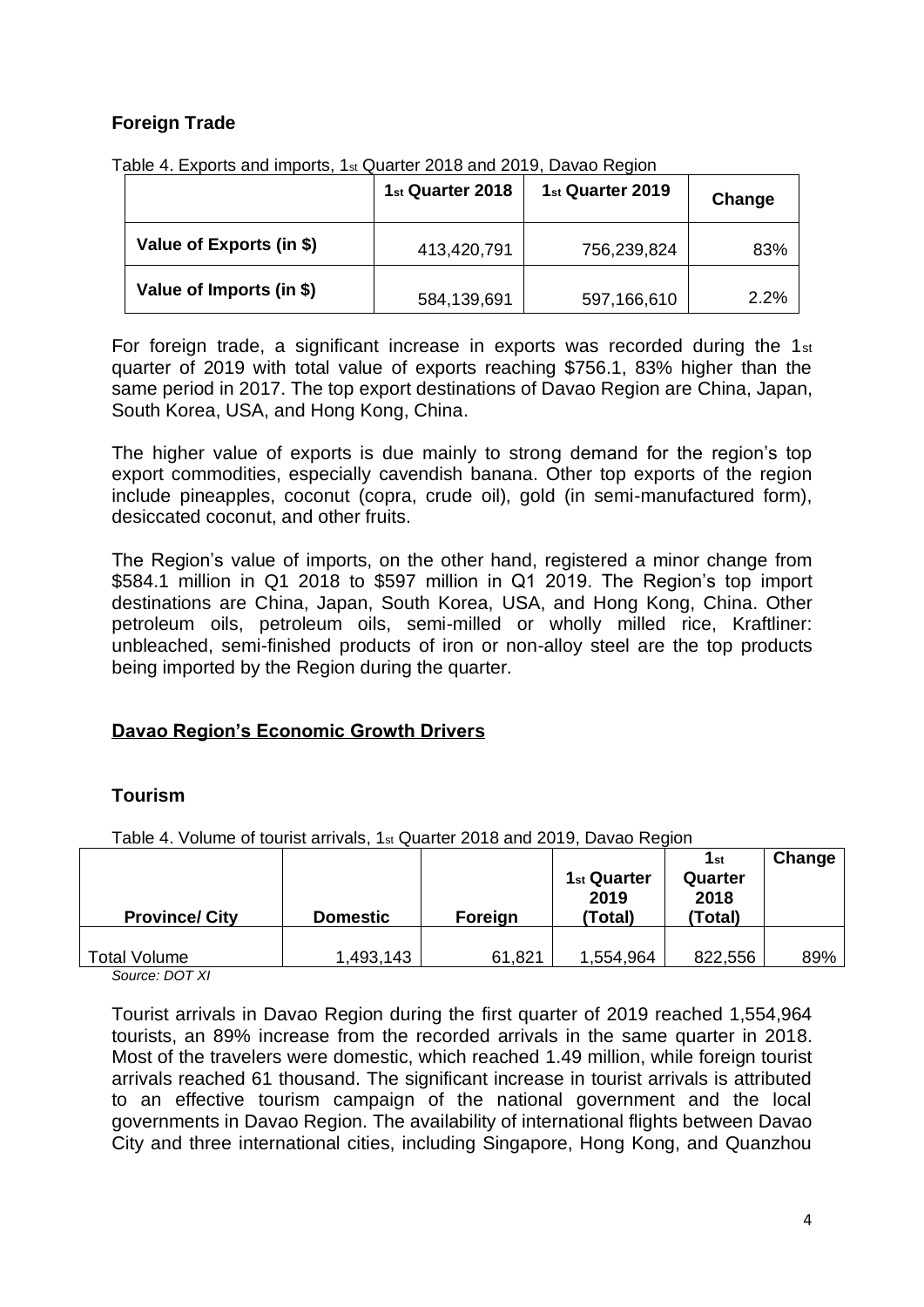likewise helped to bring in more foreign tourists and helped efforts of the government to promote Davao City and the Region as tourism destinations in other countries.

Table 5. Value of tourist receipts, in million Php, 1st Quarter 2019 and 2018, Davao Region

| <b>Province/ City</b>   | 1 <sub>st</sub> Quarter 2018 | 1 <sub>st</sub> Quarter 2019                | Change |
|-------------------------|------------------------------|---------------------------------------------|--------|
| Value of Total Receipts |                              | Php10,076,311,000   Php14,116,212,000   40% |        |
| Source: DOT XI          |                              |                                             |        |

Tourist receipts for the first quarter of 2019 amounted to Php 14.1 billion, 40% more than the same quarter in 2018. The higher value of tourist receipts was accounted for by various M.I.C.E. events and festivities in the Region, including the *Araw ng Dabaw* and the *Bulawan* festivals, among others.

# **Agriculture**

*Crops and Fruits*

| <b>Crop/Fruit</b>                    | 1 <sub>st</sub> Quarter<br>2018 (MT) | 1 <sub>st</sub> Quarter<br>2019 (MT) | Change<br>(%) |  |  |  |
|--------------------------------------|--------------------------------------|--------------------------------------|---------------|--|--|--|
| <b>Major Crops</b>                   |                                      |                                      |               |  |  |  |
| Palay                                | 146,468                              | 134,241                              | (8.3)         |  |  |  |
| Corn                                 | 55,941                               | 50,099                               | 10.4          |  |  |  |
| <b>Fruit Crops</b>                   |                                      |                                      |               |  |  |  |
| Mango                                | 2,718                                | 2,939                                | 8.1           |  |  |  |
| Banana                               | 786,889                              | 784,326                              | (0.3)         |  |  |  |
| Durian                               | 4,711                                | 4,810                                | 2.1           |  |  |  |
| <b>Non-Food and Industrial Crops</b> |                                      |                                      |               |  |  |  |
| Abaca                                | 1,792                                | 1,757                                | (2.0)         |  |  |  |
| Coconut                              | 525,741                              | 478,193                              | (9.0)         |  |  |  |
| Oil Palm                             | 1,249                                | 1,253                                | 0.3           |  |  |  |
| Cacao                                | 1,341                                | 1,381                                | 3.0           |  |  |  |
| Rubber                               | 1,866                                | 1,866                                | 0.0           |  |  |  |
| Coffee                               | 2,458                                | 2,409                                | (2.0)         |  |  |  |
| Source: PSA                          |                                      |                                      |               |  |  |  |

Table 5. Volume of Production, 1st Quarter 2018and 2019, Davao Region

Palay production in Davao Region for the quarter reached 134,241 MT, lower by 8.3% from the first quarter of 2018. The lower output in palay production was attributed to a contraction in area harvested, as well as lower yield per hectares. Importation of cheap rice from Vietnam and Thailand may have also affected local production of palay.

Production of corn decreased to 50,099 MT in Q1 2019, or 10.4% lower than the 55,941 MT of corn produced in Q1 2018. Area harvested for corn also declined during the quarter due to cutbacks in production.

For major fruit crops, slightly lower production was recorded for banana (-0.3%), while durian increased production to 4,810 MT, a 2% increase from the production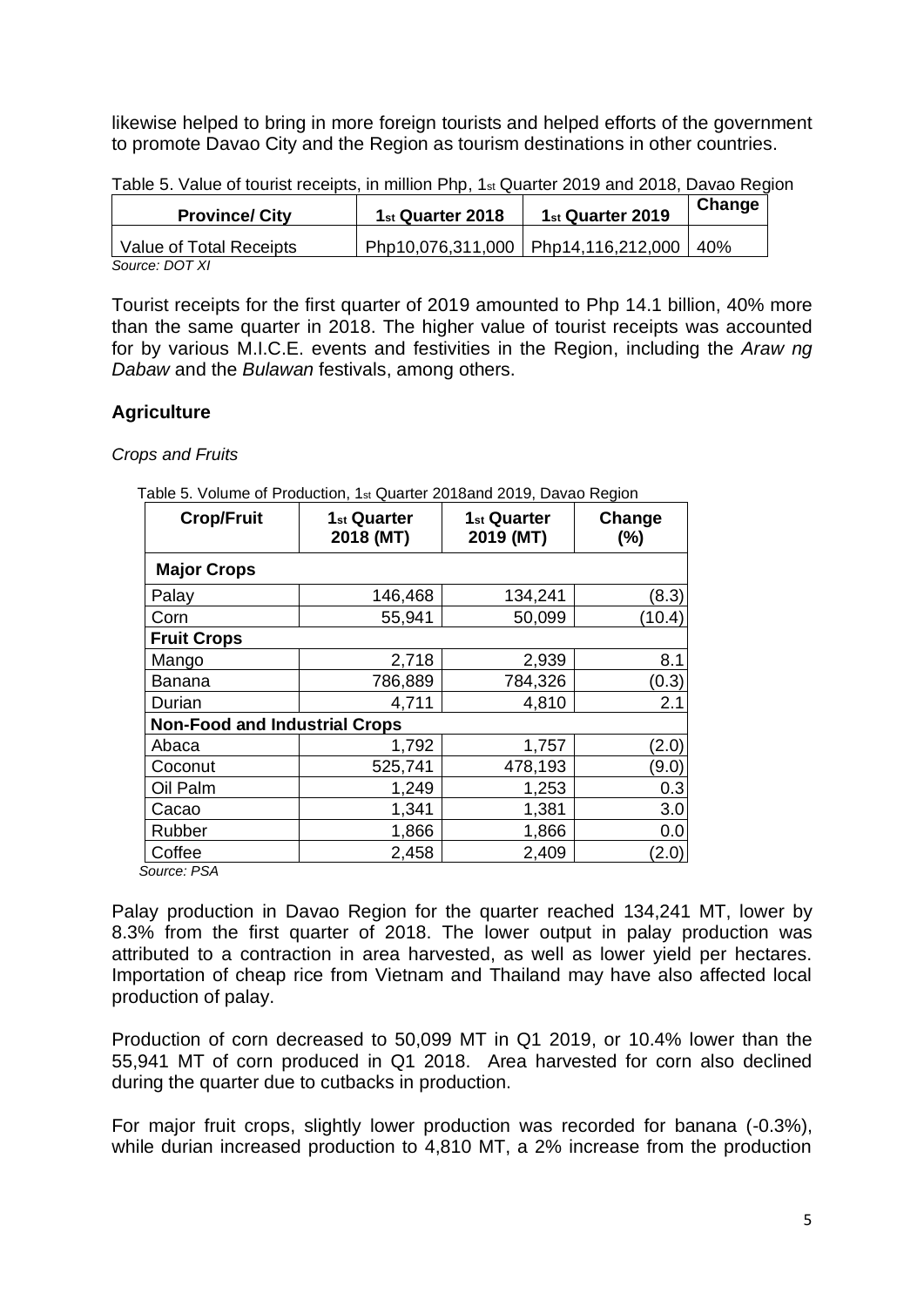level from a year ago. Mango, on the other hands, increased production by 8%, raising production volume to 2,939 MT during the quarter.

Coconut production decreased from 525,741 MT in Q1 2018 to 478,193 MT in Q1 2019, lower by 9%. The lower output of coconut may be due to the intercropping with other crops, such as cacao. Still, Davao Region remained as the top coconut producer in the country, producing nearly 15% of national coconut production.

For other crops, slight production decreases for the quarter were noted for coffee (- 2%), abaca (-2%), while production levels barely changed for oil palm and rubber. Cacao production, on the other hand, increased by 3% due to higher interest from farmers who responding to growing demand for cacao products.

#### *Livestock, Poultry and Fisheries*

Table 6. Volume of Production of Livestock, Poultry, and Fisheries, 1st Quarter 2017 and 2018, Davao

|                  | 1st Quarter 2018<br>(MT) | 1 <sub>st</sub> Quarter 2019<br>(MT) | Change<br>(%) |
|------------------|--------------------------|--------------------------------------|---------------|
| Hog              | 40,703                   | 39,618                               | (2.6)         |
| <b>Cattle</b>    | 2,785                    | 2,820                                | 1.2           |
| <b>Fisheries</b> | 16,064                   | 15,412                               | (4.0)         |
| <b>Chicken</b>   | 15,615                   | 19,428                               | 24.4          |
| $S$ $O$          |                          |                                      |               |

Region

 *Source: PSA* 

For hog, the volume of production reached 39,618 MT in the first quarter of 2019, a 2.6% decrease over the same quarter in 2018. Overall fisheries production also declined during the quarter to 15,412 MT, due mainly to lower production from commercial and inland fishing operations.

Chicken production reached 19,428 MT during the quarter, a 24.4% increase from the same period in 2019. The increase is attributed to higher production capacity of poultry farms and facilities in the Region, especially with new poultry production plants commencing operation last year. The lower volume of fish in the Region may have also propped up demand for chicken, and maybe even cattle.

## **Peace and Order**

Table 7. Crime Volume and Crime Solution Efficiency Rate, 1st Quarter 2017 and 2018, Davao Region

|                                       | 1 <sub>st</sub> Quarter<br>2018 | 1 <sub>st</sub> Quarter<br>2019 | Change   |
|---------------------------------------|---------------------------------|---------------------------------|----------|
| <b>Crime Volume</b>                   | 3.718                           | 3.628                           | $-2.4\%$ |
| <b>Crime Solution Efficiency Rate</b> | 74.34%                          | 84.34%                          | 10 ppt   |

*Source: PNP XI*